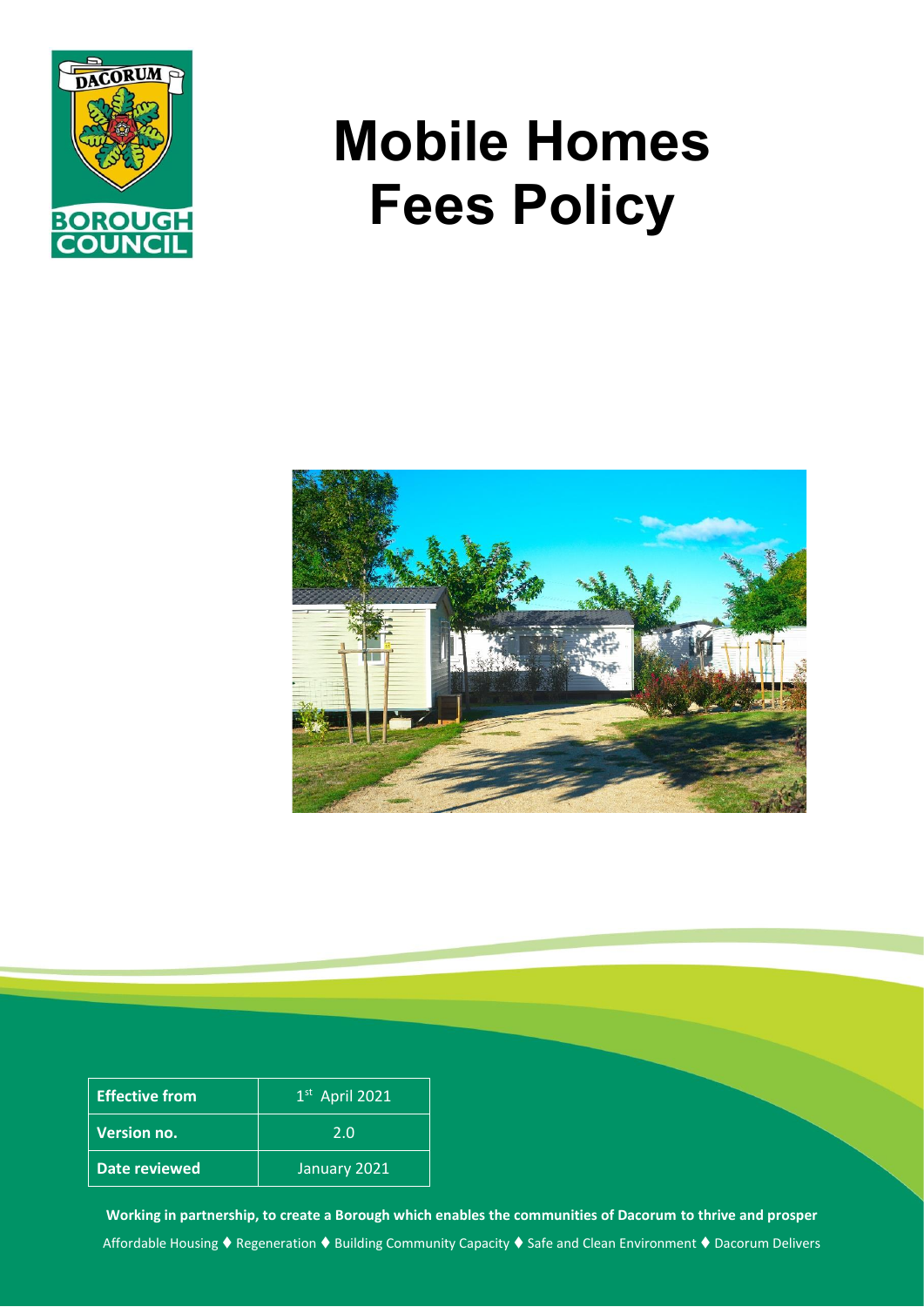## **Contents**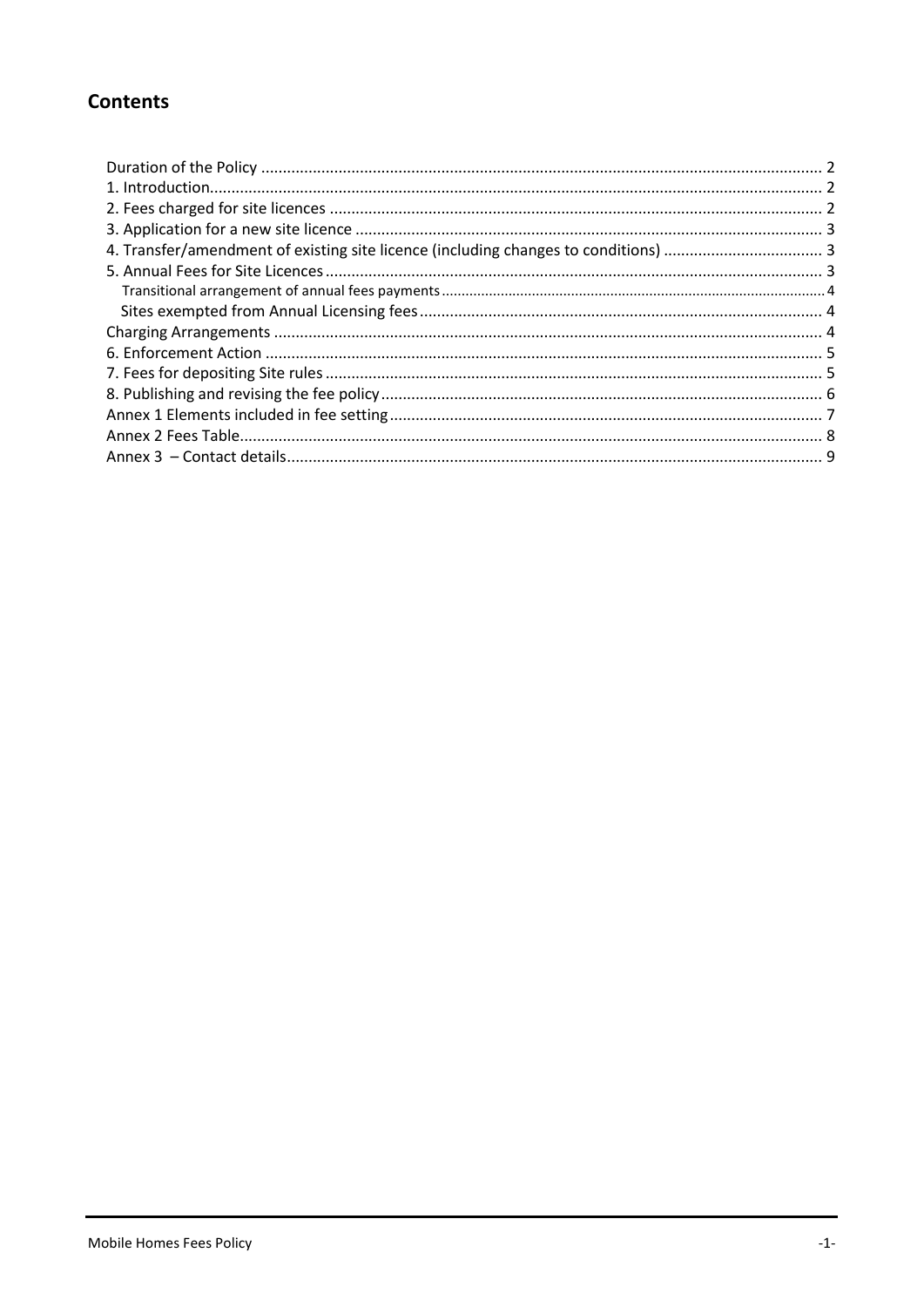# <span id="page-2-0"></span>**Duration of the Policy**

This policy will remain in force until reviewed.

### <span id="page-2-1"></span>**1. Introduction**

Dacorum Borough Council has granted Caravan site licences under The Caravan Sites and Control of Development Act 1960 (as amended) for sites that have planning permission for a caravan site. The Caravan Sites and Control of Development Act 1960 has now been amended by the Mobile Homes Act 2013. The Mobile Homes Act 2013 was introduced in order to provide greater protection to occupiers of residential park homes and caravans as the existing legislation had not been updated for more than 50 years. This Act introduced some important changes to the buying, selling or gifting of a park home and the pitch fee review process.

There is an expectation that councils inspect sites and the Council intends to do annually; this timescale will be reviewed if it becomes apparent that it is appropriate to do so. The Council can charge a fee for different licensing functions, serve enforcement notices and publish any site rules relating to a site. The fee generated by the Mobile Homes Act 2013 is not designed to include investigation of harassment or matters not related to the site licence – these should be dealt with through other appropriate channels.

This policy details what will be charged for each function. Current fees are shown in Table 1 in Annex 2. The table will be updated to reflect the current fees agreed by the Council via the Licensing and Health & Safety Committee. Fees will be reviewed annually ahead of each new fiscal year and from time to time as and when the cost of delivering licensing function is considered to have material changed.

## <span id="page-2-2"></span>**2. Fees charged for site licences**

The changes introduced by the Mobile Homes Act 2013 for site licensing came into force on 1st April 2014. These include powers for local authorities to charge fees for their licensing functions in respect of "relevant protected sites". A relevant protected site is defined in the Act as any land to be used as a caravan site with planning consent, other than one where a licence is:

- Granted for holiday use only
- In any other way subject to conditions which restrict the usage of the site for the stationing of caravans for human habitation at certain times of the year (such as planning conditions).

Sites which do not fall within the definition of 'relevant protected sites' are still subject to the licensing requirements contained within the Caravan Sites and Control of Development Act 1960, but the provisions relating to payment of fees do not apply.

Under the new Act a fee can be charged for

- applications to grant a new licence
- applications to transfer or amend an existing licence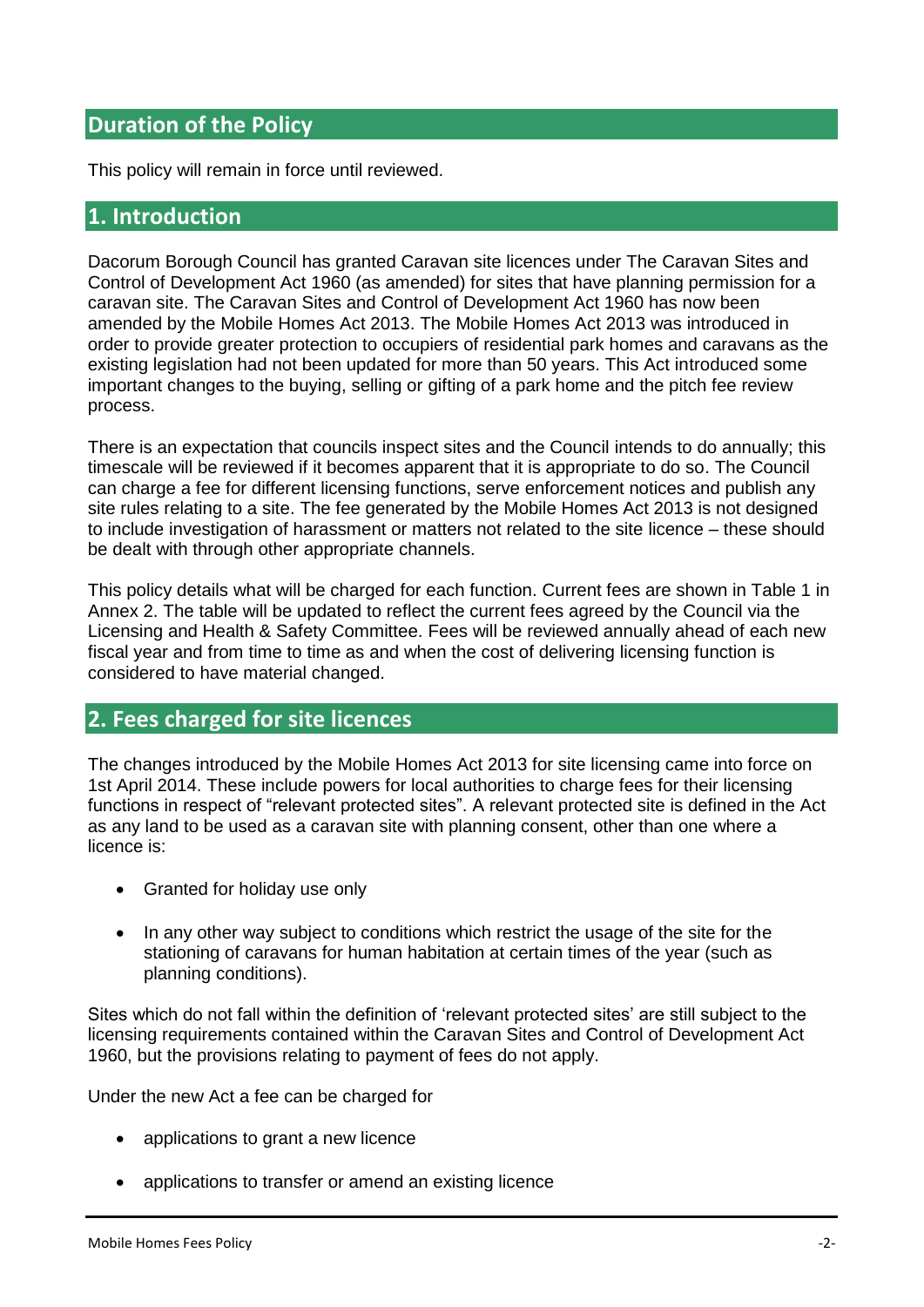Annual licence fees for administering and monitoring existing site licences.

The Council has calculated fees in accordance with the provisions of MHA13 which allows a local authority to include all reasonable costs and this includes administrative costs, officer visits to the site, travel costs, consultations, meetings, undertakings and informal advice.

## <span id="page-3-0"></span>**3. Application for a new site licence**

All sites require a site licence to operate (subject to exemptions in the Caravan Sites and Control of Development Act 1960); failure to apply for licence is an offence under Section 1(2) of Caravan Sites and Control of Development Act 1960. The Council may only issue a licence for a site with a valid and correct planning permission for the use.

As details of the required planning permission are required as part of a complete application, no application for a site licence will be accepted without this. Sites which have the correct planning permission in place will be processed within 2 months of the licence application.

# <span id="page-3-1"></span>**4. Transfer/amendment of existing site licence (including changes to conditions)**

Where a licence holder wishes to transfer the licence an application must be made to the Council, for which a fee is payable. The fee must accompany the application to transfer the licence.

Where a site owner requests an amendment to site licence conditions the Council will charge a fee for this function. Applications can be made at any time by licence holders to vary or cancel conditions, but the fee is payable at the application stage. Whether a site visit will be required as part of any variation will be a decision of the Council and an additional fee will apply when this is the case.

If the Council deem it necessary to alter conditions there will be no fee payable.

# <span id="page-3-2"></span>**5. Annual Fees for Site Licences**

All relevant protected sites must pay an annual fee to the Council (subject to any exemptions stated in this Policy). The fee is due on 1st April each year, see below for transitional arrangements where annual fees have previously been due in January each calendar year.

Charges are based on estimates from experience associated with the administration responding to enquiries and conducting inspections of sites varying in type and size. The Council is not permitted to make a surplus from this function.

The annual fee covers the costs associated with site inspections to ensure compliance with the site licence conditions and a follow up visit to ensure compliance with any informal schedule of works. If there is still a breach in site licence conditions at the point of the follow up visit further charges may be payable to cover the cost of any enforcement action which may be taken. Further details can be found in section 6 - Enforcement Action.

The fee is calculated using a standard initial fee which covers aspects of an inspection which are expected to be roughly similar in all cases such as travel time for example, the second part of the fee is established on an individual basis a price per licensed pitch to reflect the variation in cost due to the size of the site.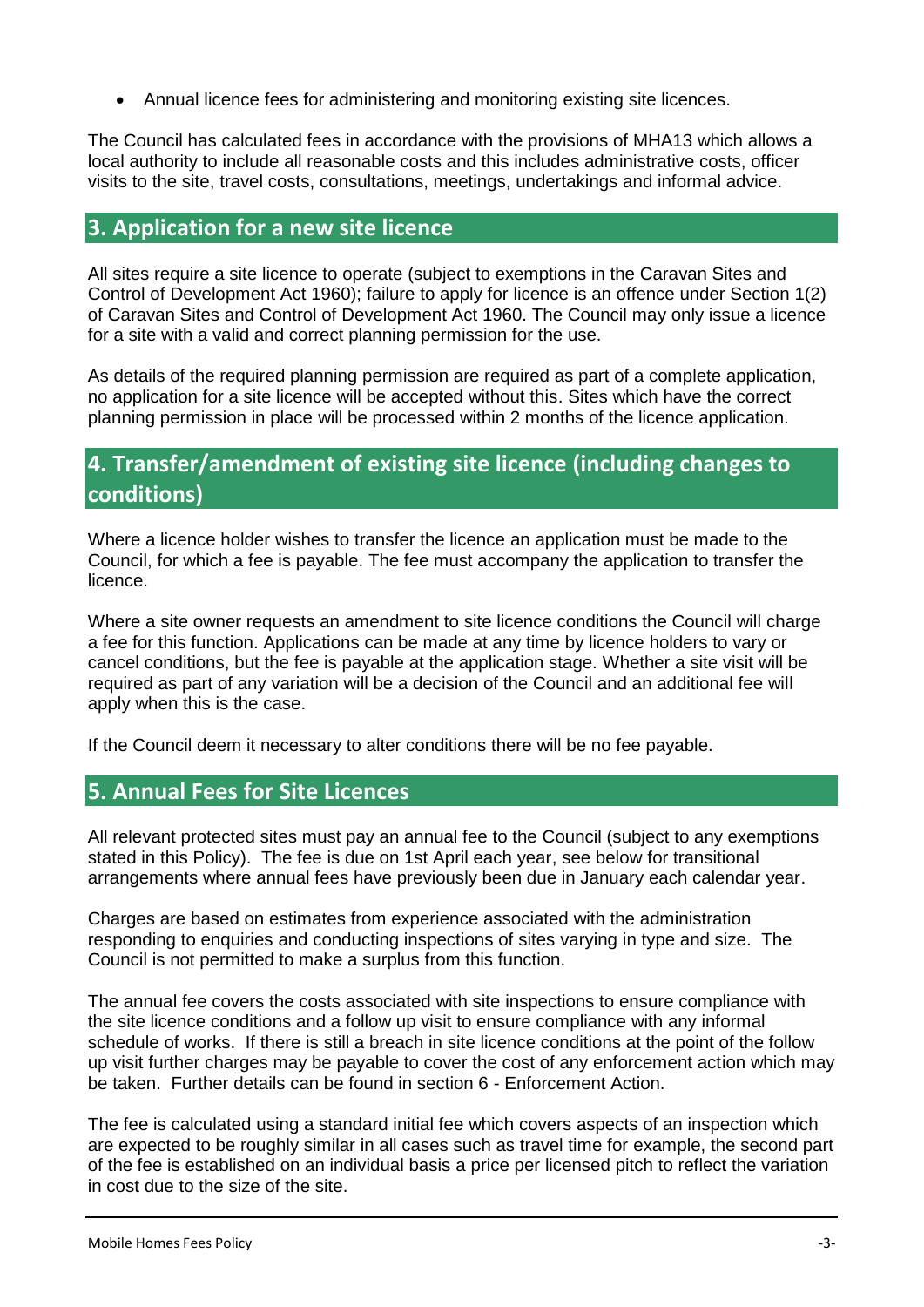All sites will be inspected annually as it is recognised that any longer than this could lead to site licence breaches not being identified until a significant amount of time has passed.

DCLG guidance offers a variety of suggested options for local authorities in calculating the annual fee and this approach has been adopted as it is considered to offer a balance of transparency and fairness without creating an unnecessarily complicated fee setting process.

#### <span id="page-4-0"></span>**Annual fees payments**

The fees will be considered annually by the Licensing and Health & Safety Committee and will be published by the Council along with all other fees and charges that the Council makes.

#### <span id="page-4-1"></span>**Sites exempted from Annual Licensing fees**

- Sites that are not relevant protected sites
- Sites for the Site owner and their family (does not include sites that are run for financial gain)
- Gypsy Roma and Traveller Sites

Following a change of departmental responsibility for Caravan Site licensing in 2018, and the significant policy review that has taken place, together with training that has been required for officers, the cost of this means that fees charged for 2018-2019 will not be sufficient to recover this expenditure, the Council will not seek to recover the costs of this through the deficit process for the 20/21 fees. In future years the Council will continue to assess its previous year's costs to determine if they were accurate. If costs are less than predicted for that year, the excess monies will be reflected in the fee charged to the site owner in the next year. In that case the fee to the site owner would be the licence fee for year 2 minus the money not spent from year 1. If insufficient income was received in a year, consideration of this will be given when the fees are set for the following year, and whether to seek to recover the excess costs of regulating the sites.

#### <span id="page-4-2"></span>**Charging Arrangements**

For the purpose of this policy the period covered by the annual fee will be 1st April to 31st March each financial year. The fee will be charged to the site owner/licence holder and payment advice will be sent at the start of the financial year with payment due within 30 days.

Where a new site licence is issued part way through the year, the annual fee will be pro-rata for that year. The calculation will be done using months and will take into account all months and part-months that the licence will cover for the initial year.

Where an amended licence is issued part way through the year (which included either additional units or a reduction in units), the change in annual fee will be calculated on a prorata basis for the remainder of the year. The calculation will be done using months and will take into account all months and part-months that the licence will cover for the initial year.

In the event an annual fee is not paid the Council may apply to the First Tier Tribunal (Property Chamber) for an order requiring the licence holder to pay the amount due. Following nonpayment of the annual fee, the costs of any litigation and collection of the fee, may be re-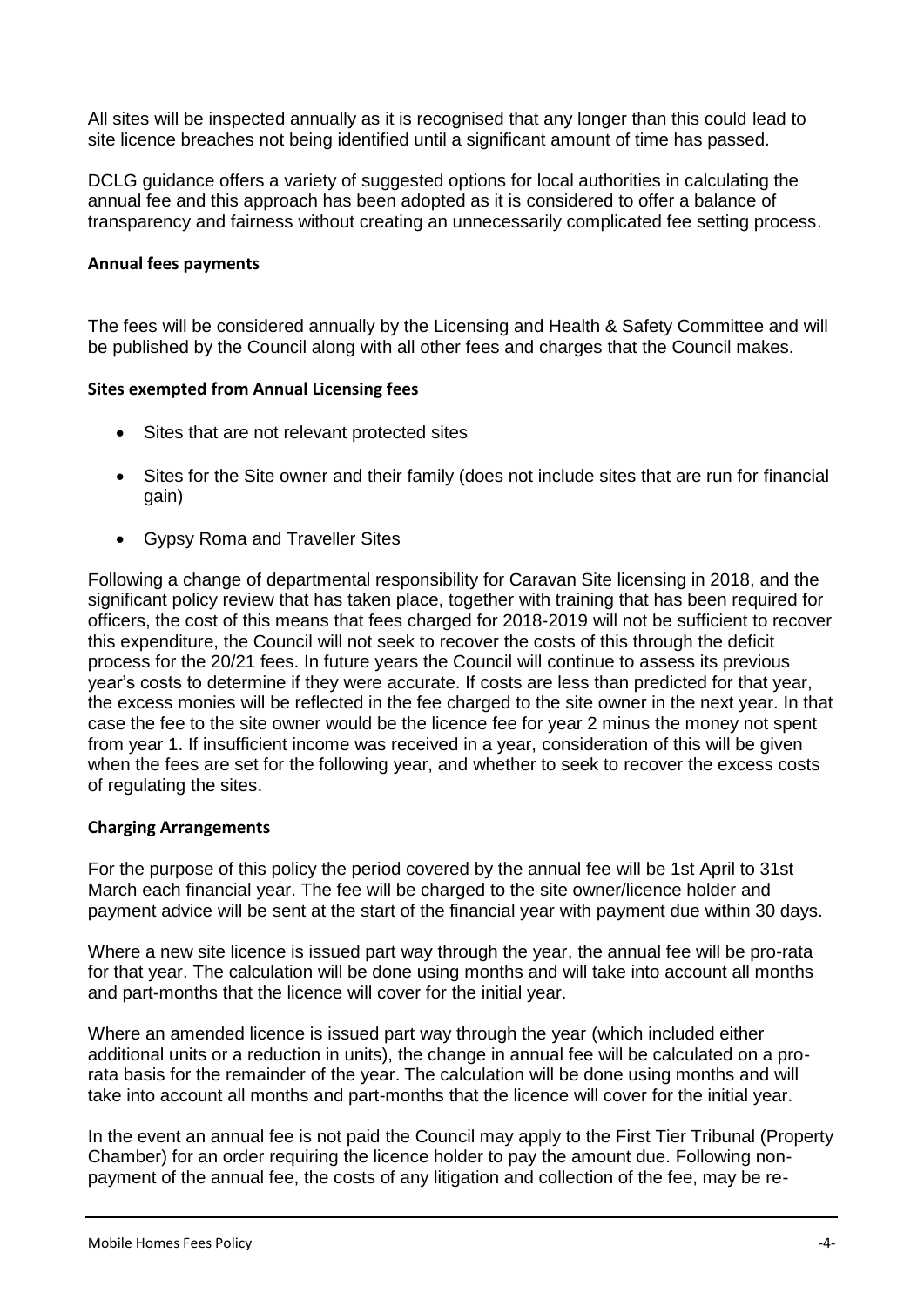charged to the site owner. Charges for collection of the annual fee cannot be passed onto the residents pitch fee.

Applications will not be determined if no fee or a lower fee than required is paid.

Fees for new site applications or variation to site licences will not be refunded if the application is refused. However, if an applicant pays more than the required fee, the additional payment will be refunded in all circumstances.

## <span id="page-5-0"></span>**6. Enforcement Action**

Where there has been a breach in a site licence condition which comes to the attention of the Council we may serve a compliance notice. The Caravan Sites and Control of Development Act 1960 details the elements which a council may include when imposing a charge for enforcement action. These include the time involved in deciding to serve and prepare the notice. A detailed breakdown of the relevant expenses would be provided with the compliance notice. Charges would be based on an hourly rate in addition to any other costs incurred for example legal costs.

# <span id="page-5-1"></span>**7. Fees for depositing Site rules**

Site rules are different to the site licence conditions and are put in place by the owner of a site to ensure acceptable standards are maintained which will be of benefit to occupiers or will promote and maintain community cohesion on the site. The Mobile Homes Act 2013 changed the way site rules must be agreed between both parties. The Council must keep an up to date register of site rules on relevant protected sites and publish the register on-line.

Before publishing site rules the Council will ensure the rules deposited have been made in accordance with the statutory procedure – a fee can be charged for this function.

Any site rules deposited with the Council for the first time or applications to vary or delete existing site rules must be accompanied by the appropriate fee. The fee is the same for either a first deposit or for a subsequent variation or deletion. This is because the process will be very similar for all three types of deposits.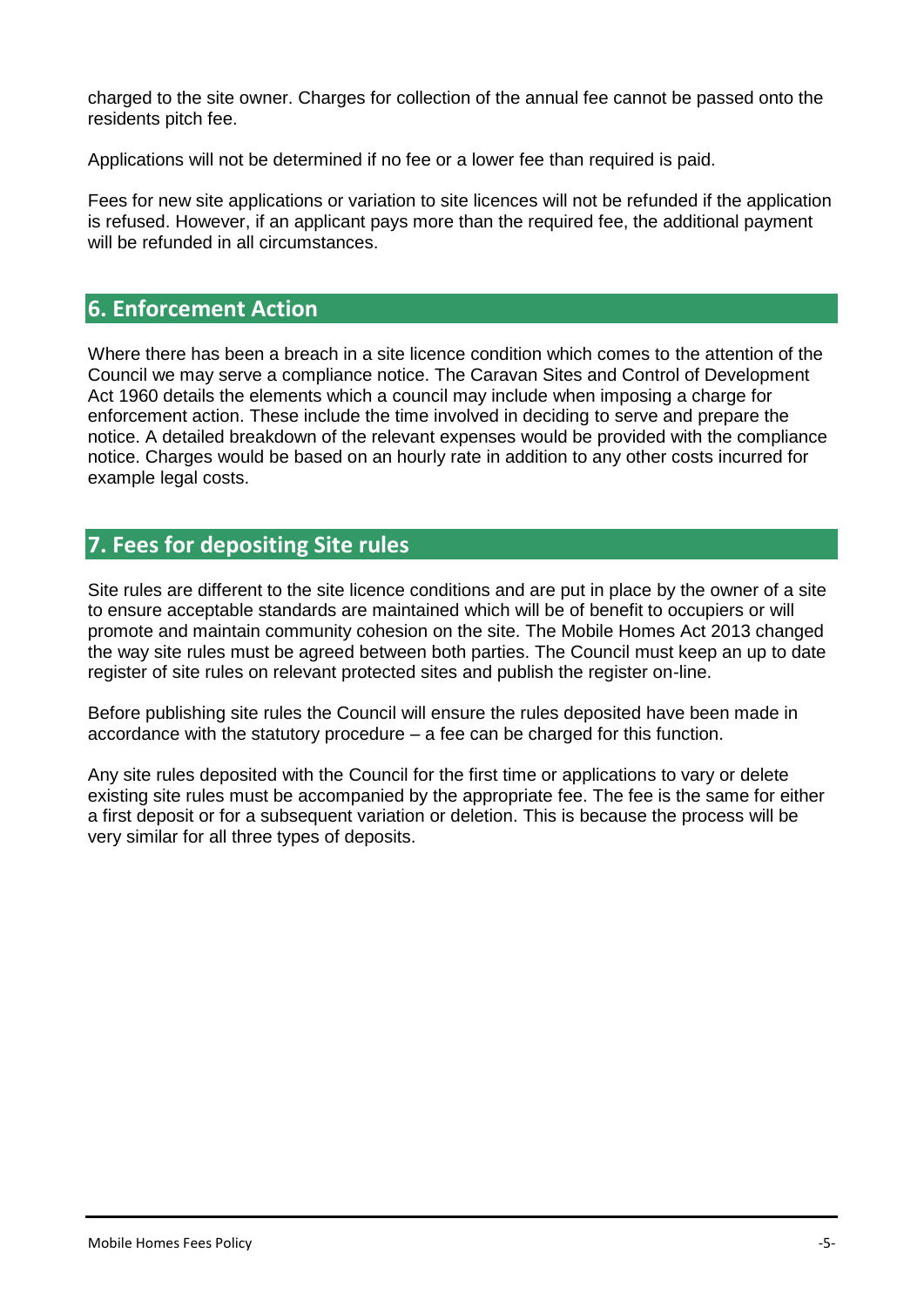# <span id="page-6-0"></span>**8. Publishing and revising the fee policy**

This fees policy and the fees charged is published on the Dacorum Borough Council Licensing website at<http://www.dacorum.gov.uk/home/environment-street-care/licensing/mobile-homes>

The fees detailed in this policy have been determined based on experience of dealing with site licensing historically.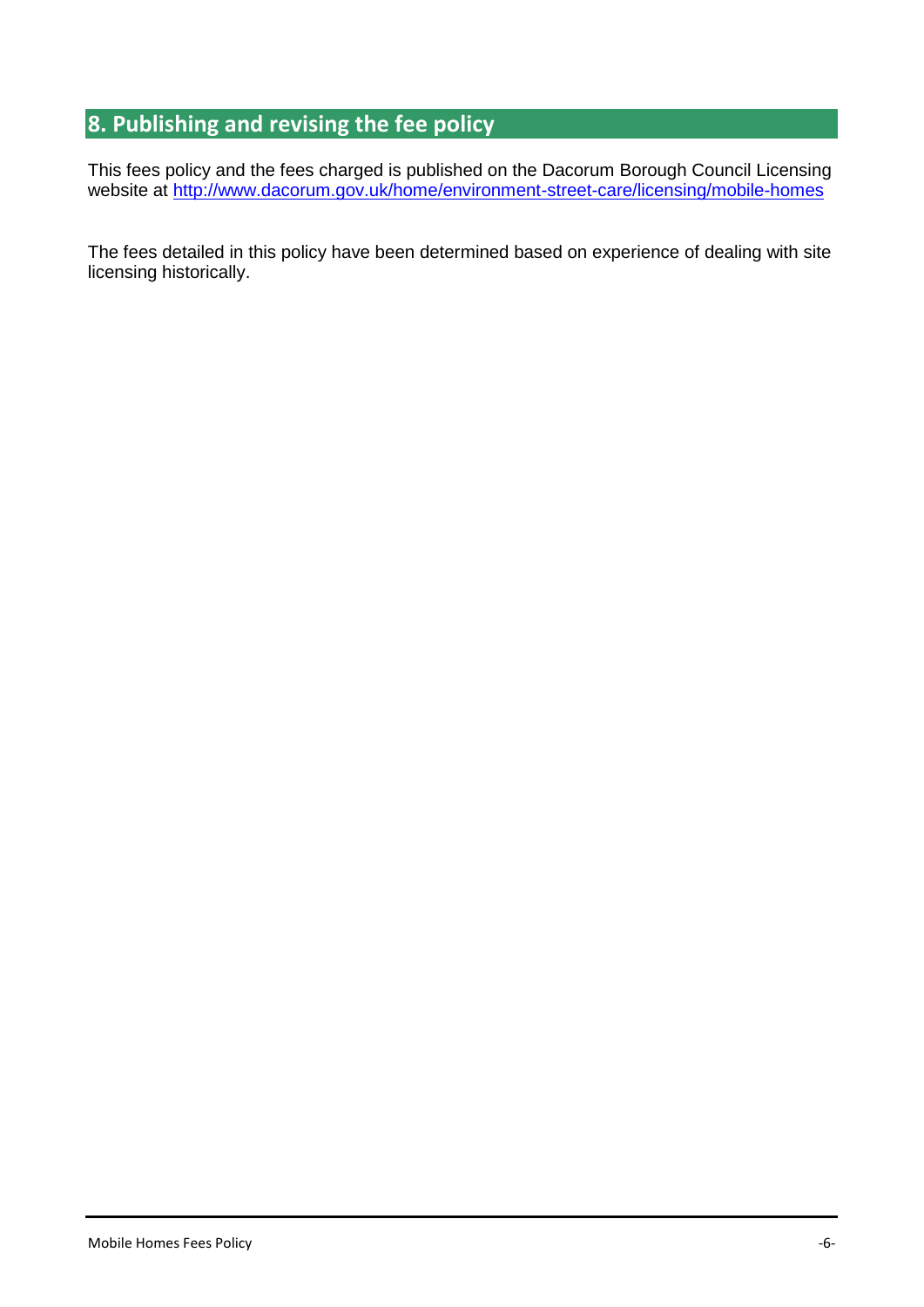# <span id="page-7-0"></span>**Annex 1 Elements included in fee setting**

The Council following the Department for Communities and Local Government guidance has sets out the following activities that are included in calculating its fees, these include:

• letter writing/ telephone calls etc to make appointments and requesting any documents or other information from the site owner or from any third party in connection with the licensing process;

• handling enquiries and complaints;

• updating document storage and computer systems (including maintenance and upgrade of such systems and the future development e-forms etc)

- updating the website as appropriate;
- processing the licensing fees through BACS, Cheque, e-payment systems
- time for reviewing necessary documents and certificates;

• preparing reports and the holding of committees to determine a licence or the review of policies and conditions of licensing;

- review by manager or lawyers
- review any consultation responses from third parties;
- carrying out any risk assessment process considered necessary
- full site inspection and reports;
- any follow up inspection to monitor compliance as necessary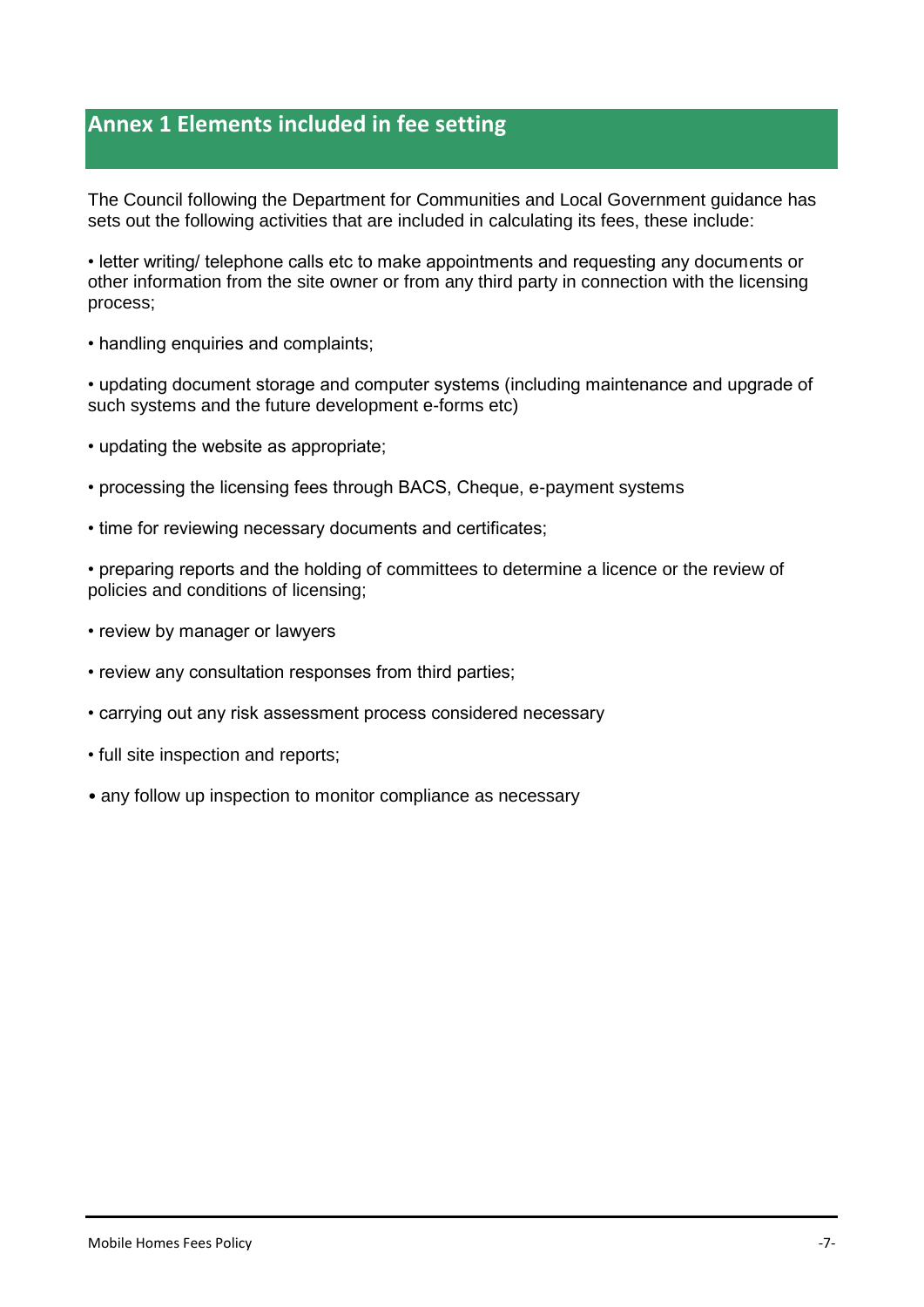# <span id="page-8-0"></span>**Annex 2 Fees Table**

| Fee                                  | Charge                                           |
|--------------------------------------|--------------------------------------------------|
| New Site Licence Application Fee     | £467.00 + £7.90 per unit                         |
| Annual Fee                           | £47.40 + £7.95 per unit                          |
| Deposit/Change of Site Rules         | £81                                              |
| Transfer/amendment of a Site Licence | £190 (+£94 if a site visit is required)          |
| Enforcement                          | Hourly rate of officers involved, plus any other |
|                                      | costs such as legal fees.                        |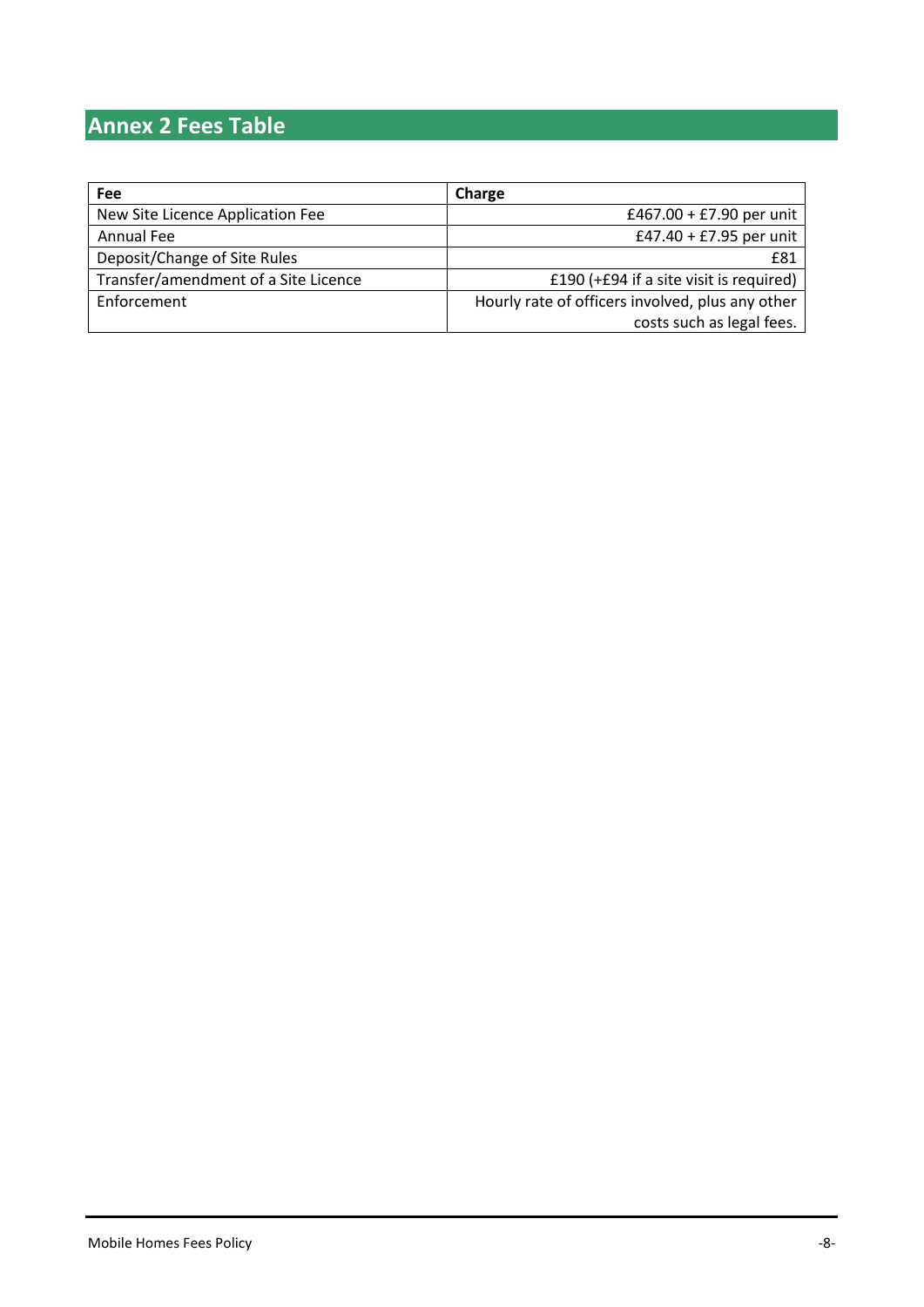# <span id="page-9-0"></span>**Annex 3 – Contact details**

For information on this policy, please contact:

**Licensing Dacorum Borough Council The Forum Marlowes Hemel Hempstead HP1 1DN**

Email: **[licensing@dacorum.gov.uk](mailto:licensing@dacorum.gov.uk)** Web: **[www.dacorum.gov.uk/licensing](http://www.dacorum.gov.uk/licensing)**